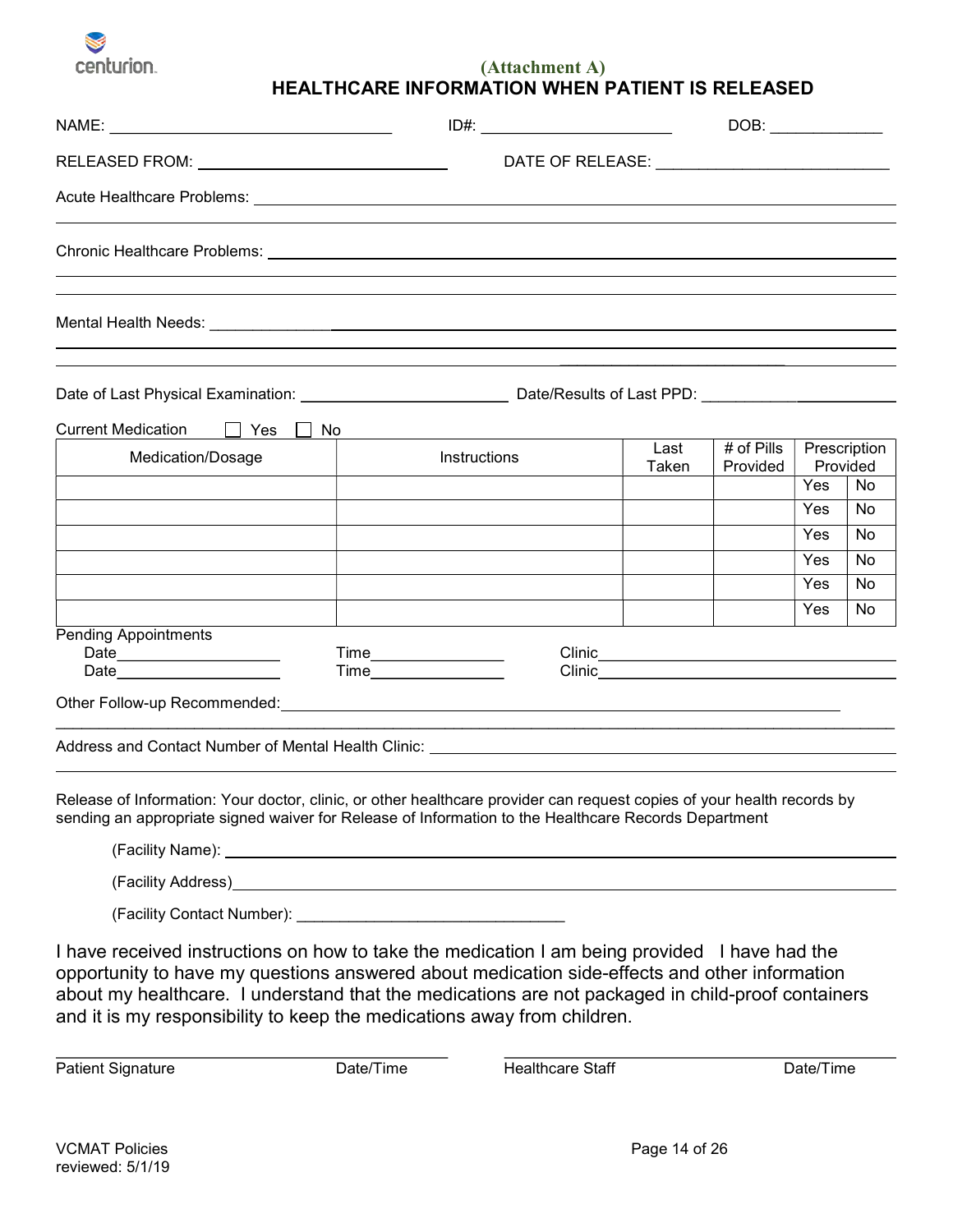# (Attachment B) TCU DRUG SCREEN 5

During the last 12 months (before being locked up, if applicable) – Yes No 1. Did you use larger amounts of drugs or use them for a longer time than you planned or intended? ........................................................................................ 2. Did you try to control or cut down on your drug use but were unable to do it? ............ 3. Did you spend a lot of time getting drugs, using them, or recovering from their use? ................................................................................................................ 4. Did you have a strong desire or urge to use drugs? ........................................................ 5. Did you get so high or sick from using drugs that it kept you from working, going to school, or caring for children? .......................................................... 6. Did you continue using drugs even when it led to social or interpersonal problems? ... 7. Did you spend less time at work, school, or with friends because of your drug use? .... O  $\qquad \circ$  8. Did you use drugs that put you or others in physical danger? ....................................... 9. Did you continue using drugs even when it was causing you physical or psychological problems? ............................................................................. 10a. Did you need to increase the amount of a drug you were taking so that you could get the same effects as before? ............................................................................. 10b. Did using the same amount of a drug lead to it having less of an effect as it did before? .............................................................................................................. 11a. Did you get sick or have withdrawal symptoms when you quit or missed taking a drug? ................................................................................................................. 11b. Did you ever keep taking a drug to relieve or avoid getting sick or having withdrawal symptoms? ................................................................................................... 12. Which drug caused the most serious problem during the last 12 months? [CHOOSE ONE]

 None Stimulants – Methamphetamine (meth) Alcohol Synthetic Cathinones (Bath Salts) O Cannaboids – Marijuana (weed) Club Drugs – MDMA/GHB/Rohypnol (*Ecstasy*) O Cannaboids – Hashish (hash)  $O$  Dissociative Drugs – Ketamine/PCP (Special K) Synthetic Marijuana (K2/Spice) Hallucinogens – LSD/Mushrooms (acid) O Opioids – Heroin (smack) C Inhalants – Solvents (paint thinner)  $O$  Opioids – Opium *(tar)*  $O$  Prescription Medications – Depressants  $\circ$  Stimulants – Powder Cocaine (coke)  $\circ$  Prescription Medications – Stimulants  $\circ$  Stimulants – Crack Cocaine (rock)  $\circ$  Prescription Medications – Opioid Pain Relievers  $\circ$  Stimulants – Amphetamines *(speed)*  $\circ$  Other (specify)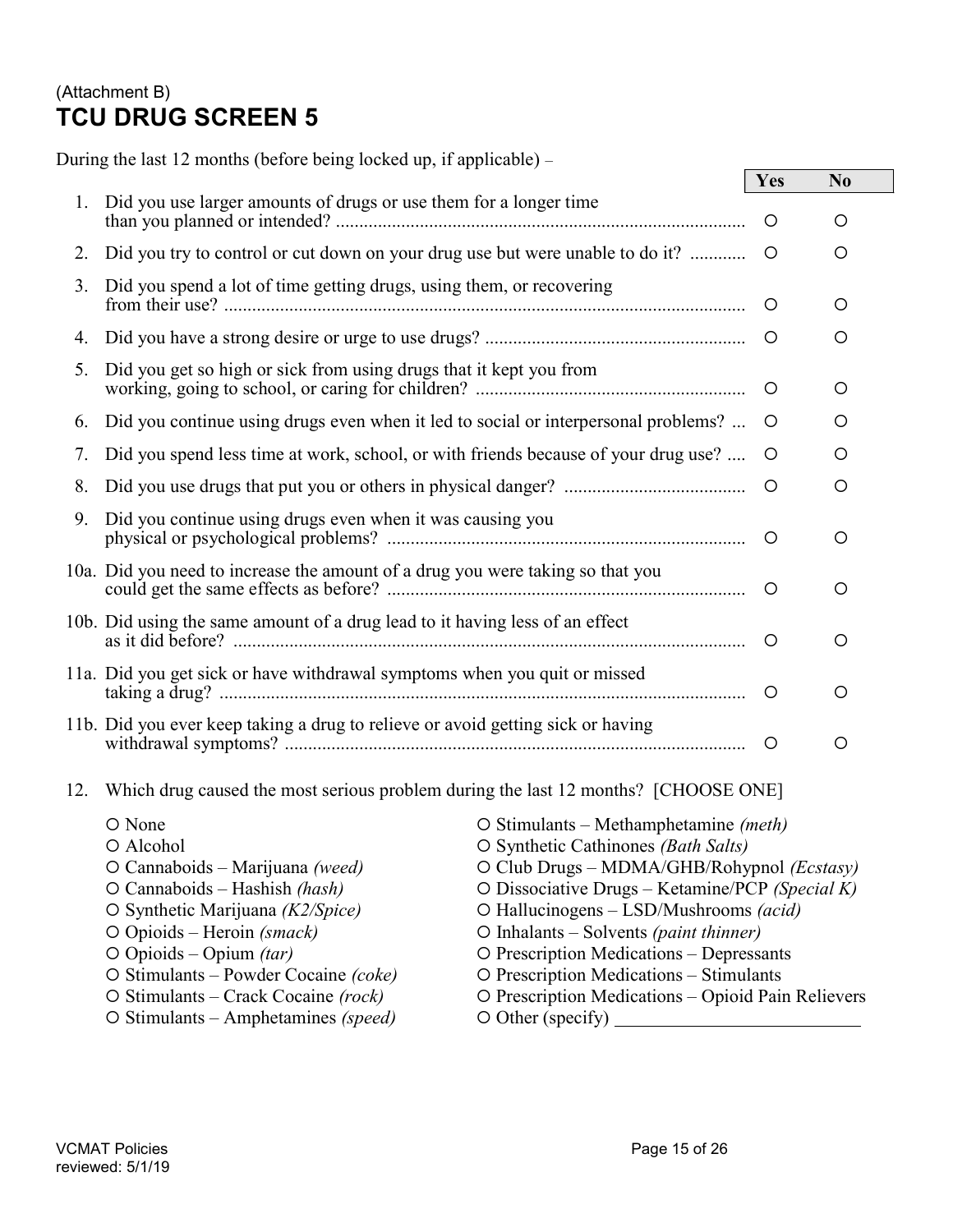| 13.         | How often did you use each type of drug<br>during the last 12 months? | Never   | Only<br>a few<br>times | $1 - 3$<br>times per times per<br>month | $1 - 5$<br>week | Daily |
|-------------|-----------------------------------------------------------------------|---------|------------------------|-----------------------------------------|-----------------|-------|
|             |                                                                       | O       | O                      | O                                       | O               | O     |
| $b_{\cdot}$ |                                                                       | $\circ$ | O                      | O                                       | O               | O     |
| $c_{\cdot}$ |                                                                       | O       | O                      | O                                       | ∩               | O     |
| d.          |                                                                       | $\circ$ | O                      | ∩                                       | O               | O     |
| e.          |                                                                       | O       | O                      | O                                       | O               | O     |
|             |                                                                       | $\circ$ | O                      | O                                       | O               | O     |
| g.          |                                                                       | $\circ$ | O                      | O                                       | O               | O     |
| h.          |                                                                       | O       | O                      | O                                       | O               | O     |
|             |                                                                       | O       | O                      | O                                       | O               | O     |
| j.          |                                                                       | O       | O                      | O                                       | O               | O     |
| k.          |                                                                       | O       | O                      | O                                       | O               | O     |
|             | Club Drugs - MDMA/GHB/Rohypnol (Ecstasy)                              | $\circ$ | O                      | O                                       | O               | O     |
| m.          | Dissociative Drugs – Ketamine/PCP (Special K)                         | O       | O                      | O                                       | O               | O     |
|             |                                                                       | O       | ◯                      | O                                       | ◯               | O     |
| 0.          |                                                                       | O       | O                      | O                                       | O               | O     |
|             |                                                                       | O       | O                      | O                                       | O               | O     |
|             |                                                                       | O       | O                      | O                                       | O               | O     |
|             | r. Prescription Medications – Opioid Pain Relievers                   | O       | O                      | O                                       | O               | O     |
|             | s. Other (specify)                                                    | O       | O                      | O                                       | O               | O     |
|             |                                                                       |         |                        |                                         |                 |       |

 14. How many times before now have you ever been in a drug treatment program? [DO NOT INCLUDE AA/NA/CA MEETINGS]

 $\bigcirc$  *Never*  $\bigcirc$  *1* time  $\bigcirc$  *2* times  $\bigcirc$  *3* times  $\bigcirc$  *4 or more times* 

15. How serious do you think your drug problems are?

 $\bigcirc$  Not at all  $\bigcirc$  Slightly  $\bigcirc$  Moderately  $\bigcirc$  Considerably  $\bigcirc$  Extremely

16. During the last 12 months, how often did you inject drugs with a needle?

O Never  $\bigcirc$  O  $Only$  a few times  $\bigcirc$  1-3 times/month  $\bigcirc$  1-5 times per week  $\bigcirc$  Daily

17. How important is it for you to get drug treatment now?

 $\bigcirc$  Not at all  $\bigcirc$  Slightly  $\bigcirc$  Moderately  $\bigcirc$  Considerably  $\bigcirc$  Extremely

TCU Drug Screen 5 (v.Aug17)

© Copyright 2017 TCU Institute of Behavioral Research, Fort Worth, Texas. All rights reserved.

l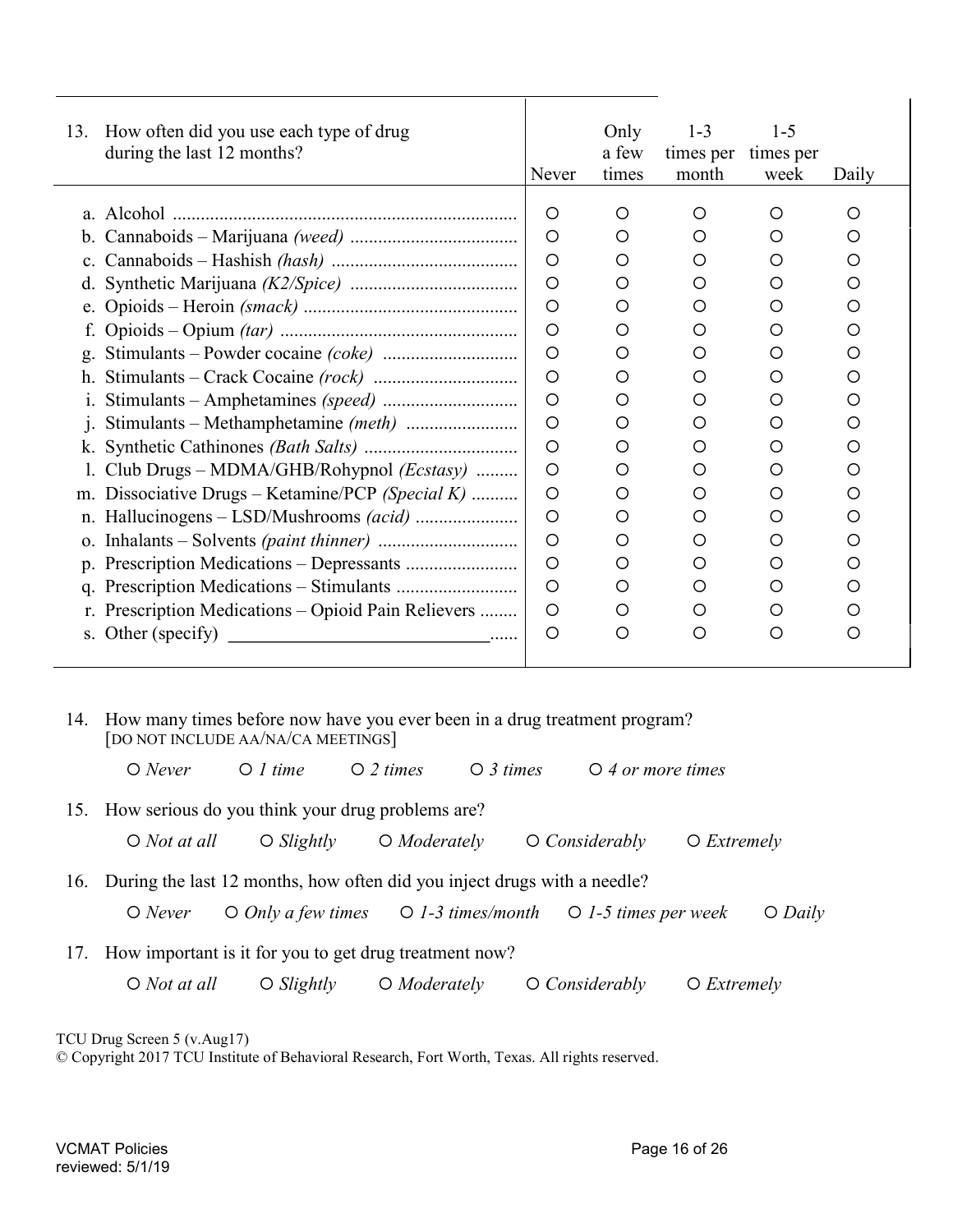# (Attachment C) TCU DRUG SCREEN 5 – Opioid Supplement

1. What types of opioids have you used?

# \*If the response to TCU Drug Screen 5, page 2, Q13e, Q13f, or Q13r regarding opioid use is more than "Never," then complete the following questions.

### In the LAST 12 MONTHS –

|    | a.             |                                             |                                                                    |                                                                                          |           | $\bigcirc$ Yes |
|----|----------------|---------------------------------------------|--------------------------------------------------------------------|------------------------------------------------------------------------------------------|-----------|----------------|
|    | b.             |                                             |                                                                    |                                                                                          |           | $\bigcirc$ Yes |
|    | c.             |                                             |                                                                    | Hydrocodone (Vicodin, Lortab, Lorcet, Norco, Zohydro)  O No                              |           | $\bigcirc$ Yes |
|    | d.             |                                             |                                                                    |                                                                                          |           | $O$ Yes        |
|    | e.             |                                             |                                                                    |                                                                                          |           | $O$ Yes        |
|    | f.             |                                             |                                                                    |                                                                                          |           | $O$ Yes        |
|    | g.             |                                             |                                                                    |                                                                                          |           | $\bigcirc$ Yes |
|    | h.             |                                             |                                                                    |                                                                                          |           | $\bigcirc$ Yes |
|    | $\mathbf{i}$ . |                                             |                                                                    |                                                                                          |           | $O$ Yes        |
| 2. |                | How many times did you inject an opioid?    |                                                                    |                                                                                          |           |                |
|    | $O$ Never      | $O$ A few times                             |                                                                    | $\bigcirc$ 1-3 times/month $\bigcirc$ 1-5 times per week                                 | $O$ Daily |                |
| 3. |                | put a film in your mouth)?                  |                                                                    | How many times did you take an opioid in another way (e.g., ground pills and sniffed it, |           |                |
|    | $O$ Never      | $O$ A few times                             | $\bigcirc$ 1-3 times/month                                         | $\bigcirc$ 1-5 times per week                                                            | $O$ Daily |                |
| 4. |                |                                             | How many times did you take an opioid prescribed for you?          |                                                                                          |           |                |
|    | $O$ Never      | $O$ A few times                             | $O$ 1-3 times/month                                                | $\bigcirc$ 1-5 times per week                                                            | $O$ Daily |                |
| 5. |                |                                             | How many times did you take an opioid prescribed for someone else? |                                                                                          |           |                |
|    | $O$ Never      | $O$ A few times                             | $O$ 1-3 times/month                                                | $\bigcirc$ 1-5 times per week                                                            | $O$ Daily |                |
| 6. |                | From whom did you get the opioids you took? |                                                                    |                                                                                          |           |                |
|    |                |                                             |                                                                    |                                                                                          |           | $\bigcirc$ Yes |
|    |                |                                             |                                                                    |                                                                                          |           | $O$ Yes        |
|    |                |                                             |                                                                    |                                                                                          |           | $O$ Yes        |
|    |                |                                             |                                                                    |                                                                                          |           | $O$ Yes        |
|    |                |                                             |                                                                    |                                                                                          |           |                |
| 7. |                |                                             |                                                                    |                                                                                          |           | $O$ Yes*       |
|    |                | *IF YES, briefly describe the reasons:      |                                                                    |                                                                                          |           |                |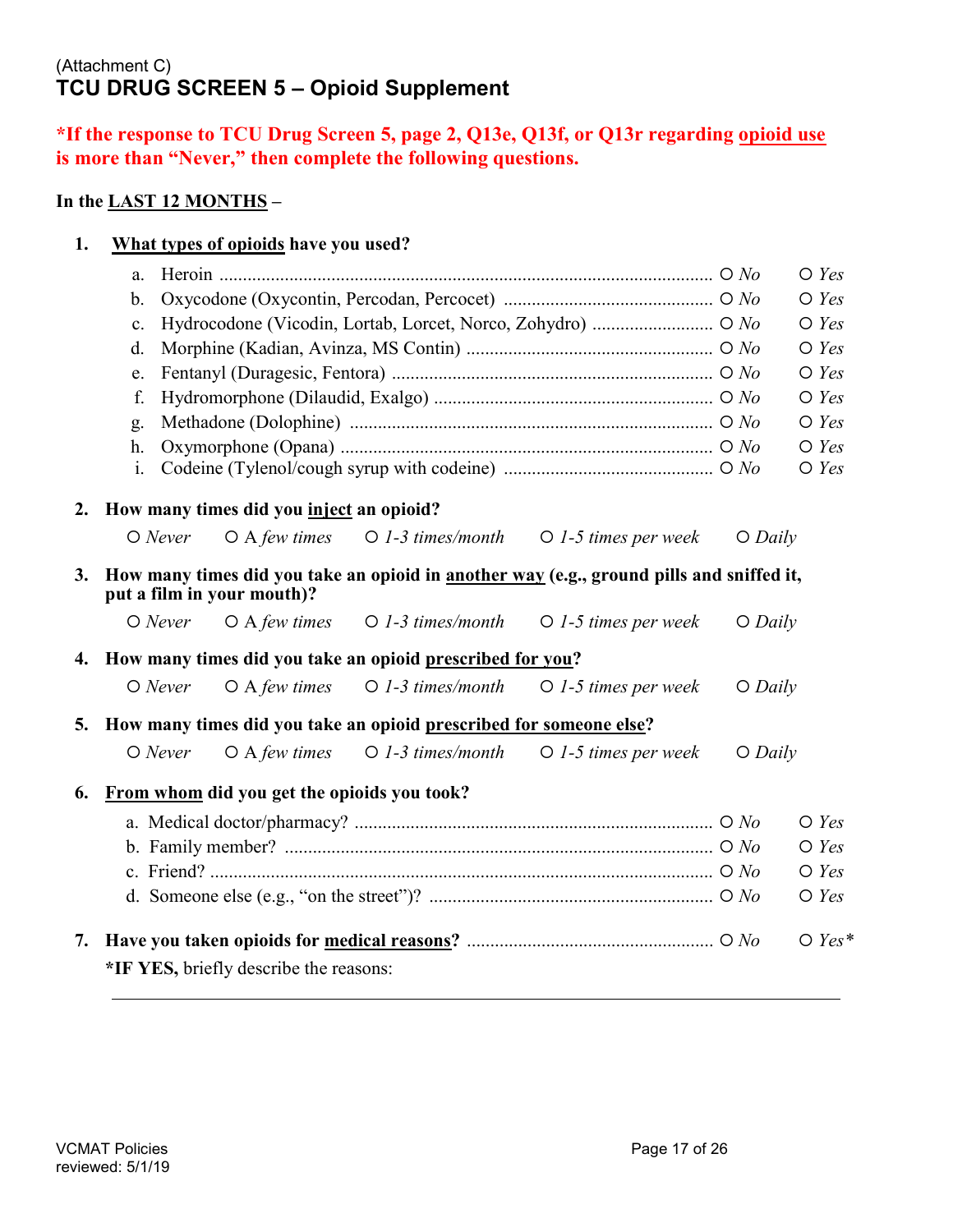| 8.  |                                                                                    |            |                    |                                                             | $O$ Yes*        |
|-----|------------------------------------------------------------------------------------|------------|--------------------|-------------------------------------------------------------|-----------------|
|     | *IF YES, briefly describe the reasons:                                             |            |                    |                                                             |                 |
| 9.  |                                                                                    |            |                    |                                                             | $\bigcirc$ Yes* |
|     | *IF YES:                                                                           |            |                    |                                                             |                 |
|     |                                                                                    |            |                    |                                                             | $\bigcirc$ Yes* |
|     |                                                                                    |            |                    |                                                             | $\bigcirc$ Yes* |
|     | c. did you give or sell any of your medications to someone else?  O No             |            |                    |                                                             | $O$ Yes*        |
| 10. | Have you taken other medications or illegal drugs for medical reasons              |            |                    |                                                             | $\bigcirc$ Yes* |
|     | *IF YES, please list:                                                              |            |                    |                                                             |                 |
|     |                                                                                    |            |                    |                                                             |                 |
|     |                                                                                    |            |                    |                                                             |                 |
|     |                                                                                    |            |                    |                                                             |                 |
| 12. | How many times have you <b>EVER</b> overdosed after taking opioids?                |            |                    |                                                             |                 |
|     | $O$ Never<br>$O$ Once                                                              | $O$ Twice  | $\bigcirc$ 3 times | $\bigcirc$ 4 or more times                                  |                 |
|     | 13. In the last 12 months, how many times have you overdosed after taking opioids? |            |                    |                                                             |                 |
|     | $O$ Once*<br>$O$ Never                                                             | $O$ Twice* |                    | $\bigcirc$ 3 times* $\bigcirc$ 4 or more times*             |                 |
|     | *IF MORE THAN "NEVER," in the last 12 months:                                      |            |                    |                                                             |                 |
|     | a. What types of opioids did you use?                                              |            |                    |                                                             |                 |
|     | 1.                                                                                 |            |                    |                                                             | $O$ Yes         |
|     | 2.                                                                                 |            |                    |                                                             | $O$ Yes         |
|     | 3.                                                                                 |            |                    | Hydrocodone (Vicodin, Lortab, Lorcet, Norco, Zohydro)  O No | $O$ Yes         |
|     | 4.                                                                                 |            |                    |                                                             | $O$ Yes         |
|     | 5.                                                                                 |            |                    |                                                             | $\bigcirc$ Yes  |
|     | 6.                                                                                 |            |                    |                                                             | $O$ Yes         |
|     | 7.                                                                                 |            |                    |                                                             | $\bigcirc$ Yes  |
|     | 8.                                                                                 |            |                    |                                                             | $\bigcirc$ Yes  |
|     | 9.                                                                                 |            |                    |                                                             | $\bigcirc$ Yes  |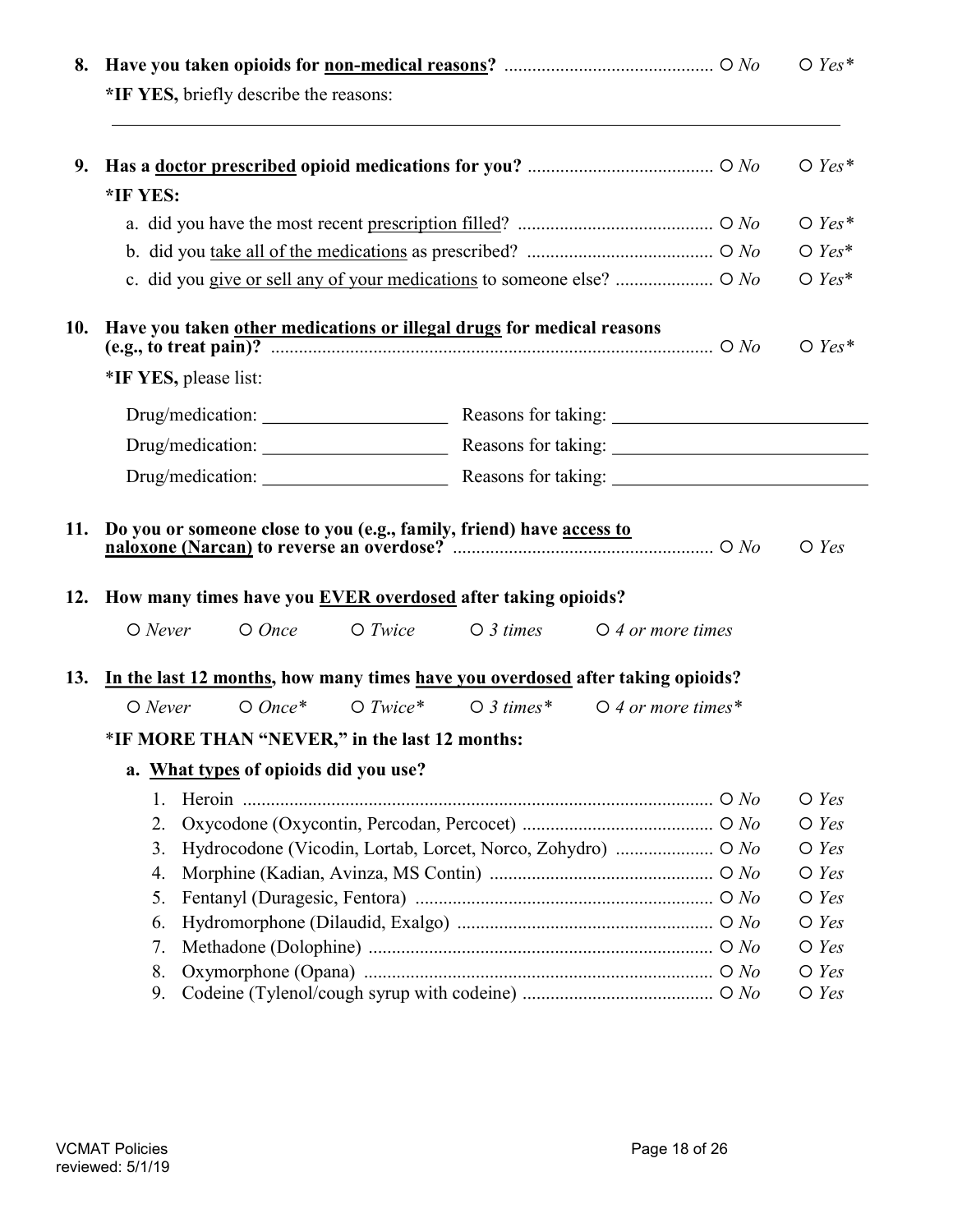|     |                                                       | b. How many times did you go to the <b>hospital</b> or emergency room<br>because of an overdose on opioids? |           |                    |                                                                                             |                |
|-----|-------------------------------------------------------|-------------------------------------------------------------------------------------------------------------|-----------|--------------------|---------------------------------------------------------------------------------------------|----------------|
|     | $O$ Never                                             | $O$ Once                                                                                                    | $O$ Twice | $\bigcirc$ 3 times | $\bigcirc$ 4 or more times                                                                  |                |
|     |                                                       |                                                                                                             |           |                    | c. How many times were you given naloxone (Narcan) because of an overdose?                  |                |
|     | $O$ Never                                             | $O$ Once                                                                                                    | $O$ Twice | $\bigcirc$ 3 times | $\bigcirc$ 4 or more times                                                                  |                |
|     |                                                       | d. Have you received any follow-up treatment after the most recent                                          |           |                    |                                                                                             | $\bigcirc$ Yes |
| 14. | Have you received Medication Assisted Treatment (MAT) |                                                                                                             |           |                    |                                                                                             | $\bigcirc$ Yes |
| 15. |                                                       |                                                                                                             |           |                    | Are you currently receiving Medication Assisted Treatment (MAT)?  O No                      | $\bigcirc$ Yes |
|     | *IF YES, what type?                                   |                                                                                                             |           |                    |                                                                                             |                |
|     | a.                                                    |                                                                                                             |           |                    |                                                                                             | $O$ Yes        |
|     | b.                                                    |                                                                                                             |           |                    |                                                                                             | $\bigcirc$ Yes |
|     | c.                                                    |                                                                                                             |           |                    |                                                                                             | $\bigcirc$ Yes |
|     | d.                                                    |                                                                                                             |           |                    |                                                                                             | $O$ Yes        |
|     | e.                                                    |                                                                                                             |           |                    |                                                                                             | $O$ Yes        |
|     |                                                       |                                                                                                             |           |                    | 16. Have you <u>obtained</u> any of these medications without a prescription? $\bigcirc$ No | $\bigcirc$ Yes |
|     |                                                       |                                                                                                             |           |                    | 17. Have you <u>taken more</u> of these medications than were prescribed? $O$ No            | $\bigcirc$ Yes |
|     | TCU Drug Screen 5 Opioid Supplement (v.Sept17)        |                                                                                                             |           |                    |                                                                                             |                |

© Copyright 2017 TCU Institute of Behavioral Research, Fort Worth, Texas. All rights reserved.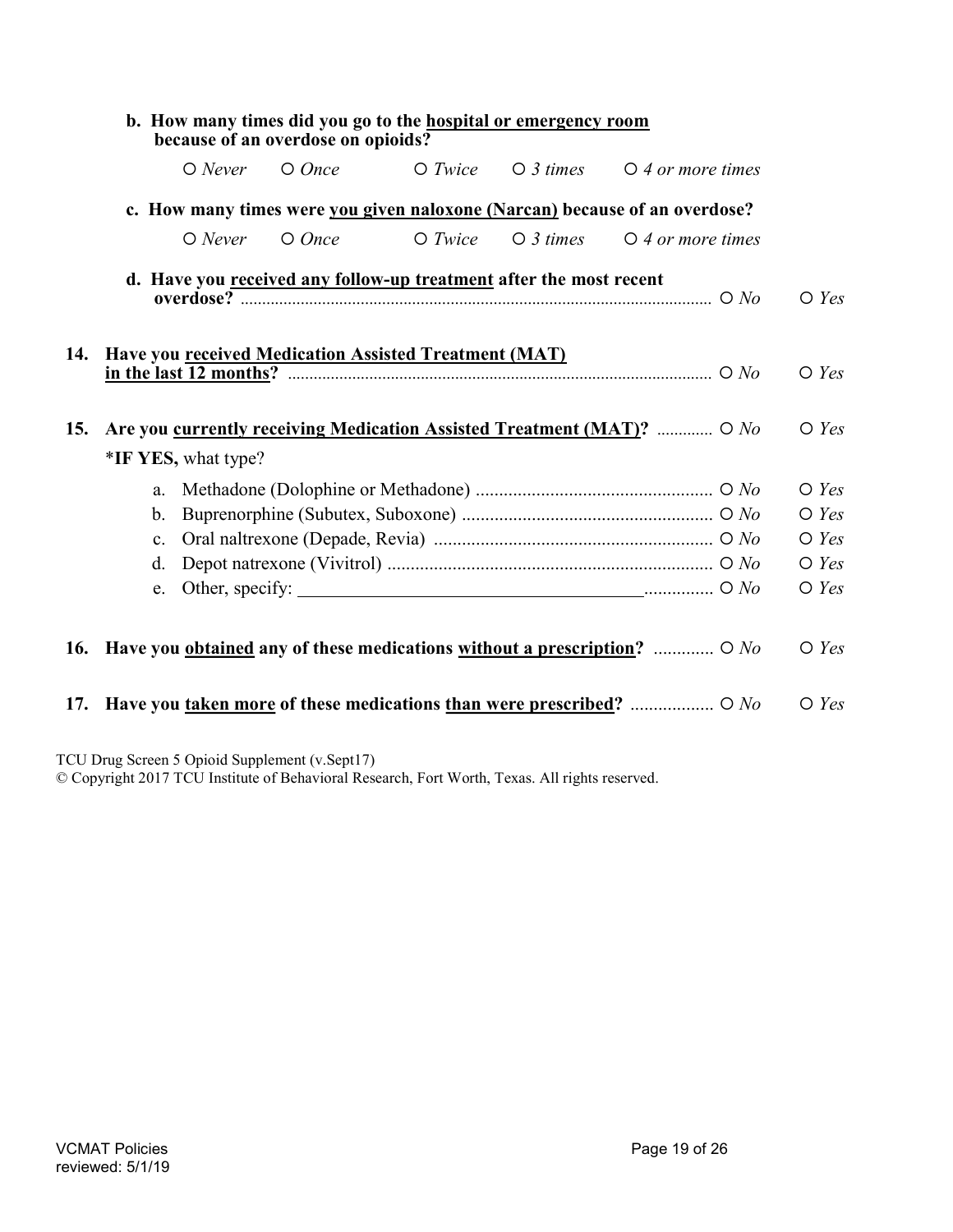#### (Attachment D)

### Clinical Opiate Withdrawal Scale (COWS) Assessment For each item, mark the number that best describes the patient's signs or symptom. Patient should be at rest prior to evaluation.

| <b>Resting pulse rate</b><br>beats/minute           | <b>Gastrointestinal upset</b>                              |
|-----------------------------------------------------|------------------------------------------------------------|
| Measured after patient is sitting or lying for one  | Over last half hour                                        |
| minute                                              | No GI symptoms<br>0                                        |
|                                                     |                                                            |
| 0 Pulse rate 80 or below                            | Stomach cramps                                             |
| Pulse rate 81-100                                   | Nausea or loose stool<br>2.                                |
| 2 Pulse rate 101-120                                | 3 Vomiting or diarrhea                                     |
| 4 Pulse rate greater than 120                       | Multiple episodes of diarrhea or vomiting<br>5             |
|                                                     | Score:                                                     |
|                                                     |                                                            |
| Score:                                              |                                                            |
| <b>Sweating</b>                                     | <b>Tremor</b>                                              |
| Over past half hour not accounted for by room       | Observation of outstretched hands                          |
| temperature or inmate activity                      | No tremor                                                  |
|                                                     |                                                            |
| No report of chills or flushing<br>0                | Tremor can be felt, but not observed                       |
| Subjective report of chills or flushing             | Slight tremor observable<br>2                              |
| 2 Flushed or observable moistness on face           | 4 Gross tremor or muscle twitching                         |
| Beads of sweat on brow or face<br>3                 |                                                            |
|                                                     |                                                            |
| Sweat streaming off face<br>4                       |                                                            |
| Score:                                              | Score:                                                     |
| <b>Restlessness</b>                                 | Yawning                                                    |
| Observation during assessment                       | Observation during assessment                              |
| Able to sit still<br>0.                             | No yawning<br>0                                            |
|                                                     |                                                            |
| Reports difficulty sitting still, but is able to do | Yawning once or twice during assessment<br>1               |
| so                                                  | Yawning three or more times during assessment<br>2         |
| 3<br>Frequent shifting or extraneous movements      | Yawning several times/minute<br>4                          |
| of legs/arms                                        |                                                            |
| Unable to sit still for more than a few seconds     |                                                            |
| 5                                                   | Score:                                                     |
|                                                     |                                                            |
| Score:                                              |                                                            |
| <b>Pupil size</b>                                   | <b>Anxiety or irritability</b>                             |
|                                                     | 0 None                                                     |
| 0 Pupils pinned or normal size for room light       |                                                            |
| Pupils possibly larger than normal for room<br>1    | Inmate reports increasing irritability or anxiousness<br>1 |
| light                                               | Inmate obviously irritable or anxious<br>2                 |
| 2 Pupils moderately dilated                         | Inmate so irritable or anxious that participation in<br>4  |
| 5 Pupils so dilated that only rim of the iris is    | the assessment is difficult                                |
|                                                     |                                                            |
| visible                                             | Score:                                                     |
|                                                     |                                                            |
| Score:                                              |                                                            |
| Bone or joint aches                                 | <b>Gooseflesh skin</b>                                     |
| If patient was having pain previously, only         | Skin is smooth<br>0                                        |
|                                                     | 3                                                          |
| additional component attributed to opiates          | Piloerection* of skin can be felt or hairs standing        |
| withdrawal is scored                                | up                                                         |
| Not present<br>0                                    | on arms                                                    |
| Mild diffuse discomfort<br>1                        | Prominent piloerection<br>5                                |
| 2 Inmate reports severe diffuse aching              |                                                            |
|                                                     |                                                            |
| joints/muscles                                      | *Piloerection is gooseflesh or goose bumps                 |
| 4 Inmate is rubbing joints or muscles and is        | Score:                                                     |
| unable to                                           |                                                            |
| sit because of discomfort<br>Score:                 |                                                            |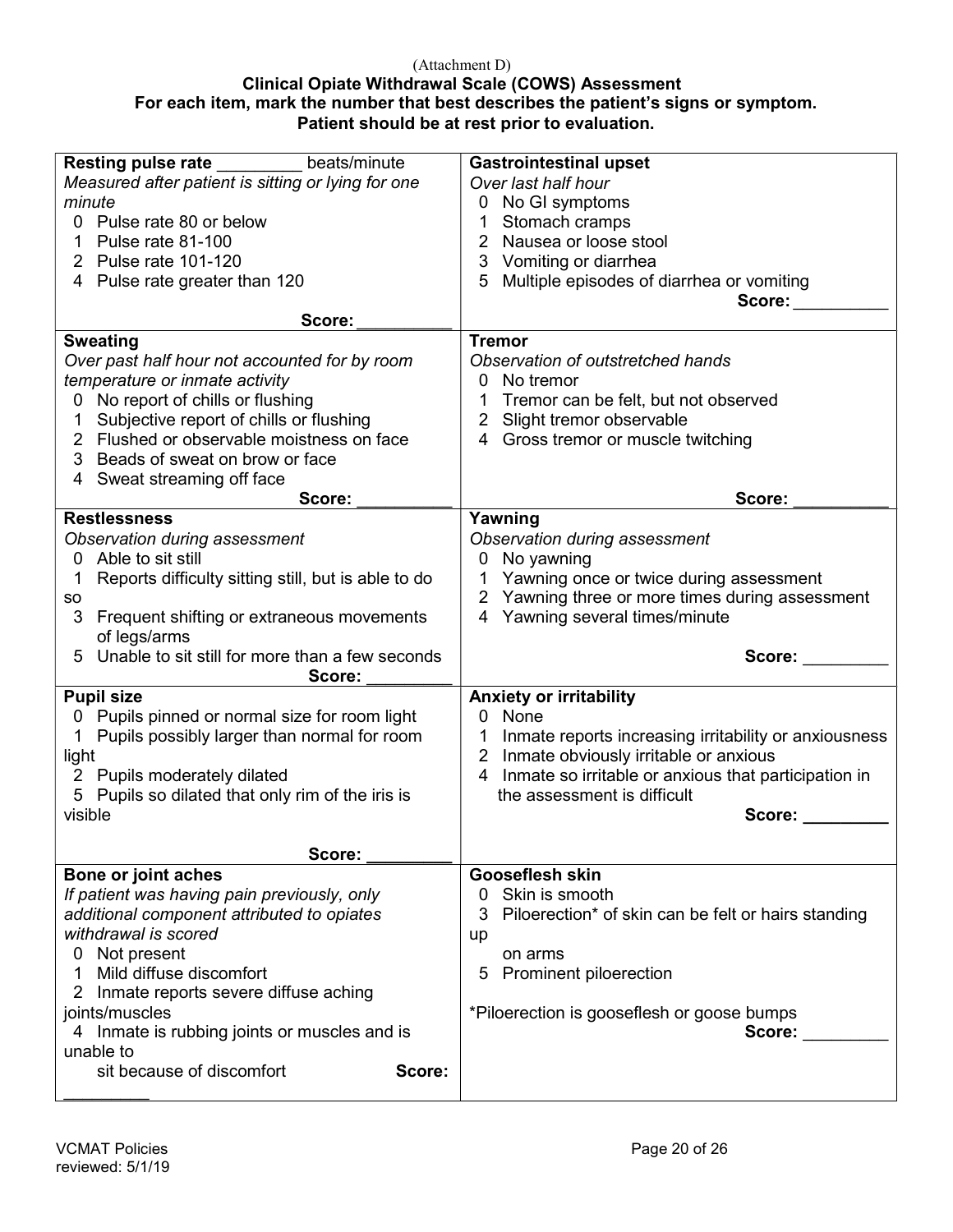| Runny nose or tearing<br>Not accounted for by cold symptoms or allergies<br>Not present<br>0<br>1 Nasal stuffiness or unusually moist eyes<br>2 Nose running or tearing<br>4 Nose constantly running or tears streaming<br>down<br>cheeks<br>Score: | <b>Total COWS Score</b><br>The total score is the sum of both columns. Note score<br>on flow sheet<br>> 36 = Severe: Notify physician or designee<br>immediately<br>25 - 36 = Moderately Severe: Notify physician or<br>designee immediately.<br>13 - 24 = Moderate: Notify physician or designee<br>immediately.<br>5 - 12 = Mild: Notify physician or designee for orders<br>$\leq$ 5 = Notify physician or designee of initial evaluation |
|-----------------------------------------------------------------------------------------------------------------------------------------------------------------------------------------------------------------------------------------------------|----------------------------------------------------------------------------------------------------------------------------------------------------------------------------------------------------------------------------------------------------------------------------------------------------------------------------------------------------------------------------------------------------------------------------------------------|
|-----------------------------------------------------------------------------------------------------------------------------------------------------------------------------------------------------------------------------------------------------|----------------------------------------------------------------------------------------------------------------------------------------------------------------------------------------------------------------------------------------------------------------------------------------------------------------------------------------------------------------------------------------------------------------------------------------------|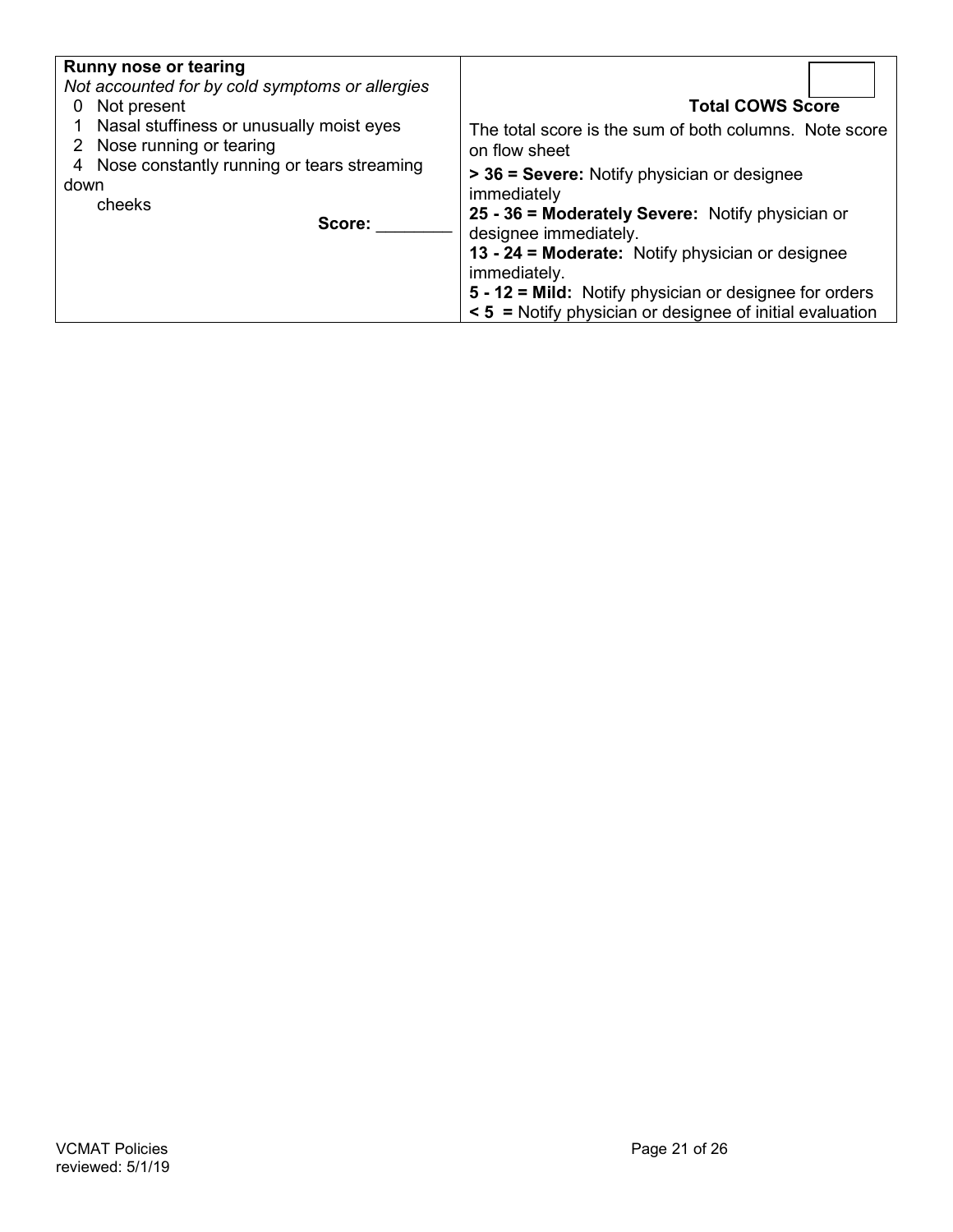### (Attachment E)

### VCMAT Treatment Adjustment Form

| Date: and the state of the state of the state of the state of the state of the state of the state of the state |                          |                                                                             |                                             |
|----------------------------------------------------------------------------------------------------------------|--------------------------|-----------------------------------------------------------------------------|---------------------------------------------|
|                                                                                                                |                          |                                                                             |                                             |
| Date of admission to MAT:                                                                                      |                          |                                                                             |                                             |
| Why is a MAT Treatment Evaluation requested?                                                                   |                          |                                                                             |                                             |
| Continued use of illicit drugs?: YES NO<br>If yes, please describe:                                            |                          |                                                                             |                                             |
| Drug                                                                                                           | Amount used and<br>route | Frequency in last<br>week                                                   | Date of last use                            |
|                                                                                                                |                          |                                                                             |                                             |
|                                                                                                                |                          |                                                                             |                                             |
|                                                                                                                |                          | Any patient/staff reports of sedation or impairment on current dose? YES NO |                                             |
| Drug Screens:                                                                                                  |                          | Side effects/toxicity:                                                      |                                             |
| Date:__________Results:______________________                                                                  |                          |                                                                             | Sedation: yes / no  Description: __________ |
| Date: Results: Results:                                                                                        |                          | Constipation: yes / no Description:                                         |                                             |
| Date: Results: Results:                                                                                        |                          |                                                                             | Sweating: yes / no  Description:            |
|                                                                                                                |                          |                                                                             | Other: yes / no Description: ____________   |
|                                                                                                                |                          |                                                                             |                                             |
|                                                                                                                |                          |                                                                             |                                             |
|                                                                                                                |                          |                                                                             |                                             |
|                                                                                                                |                          |                                                                             |                                             |
|                                                                                                                |                          |                                                                             |                                             |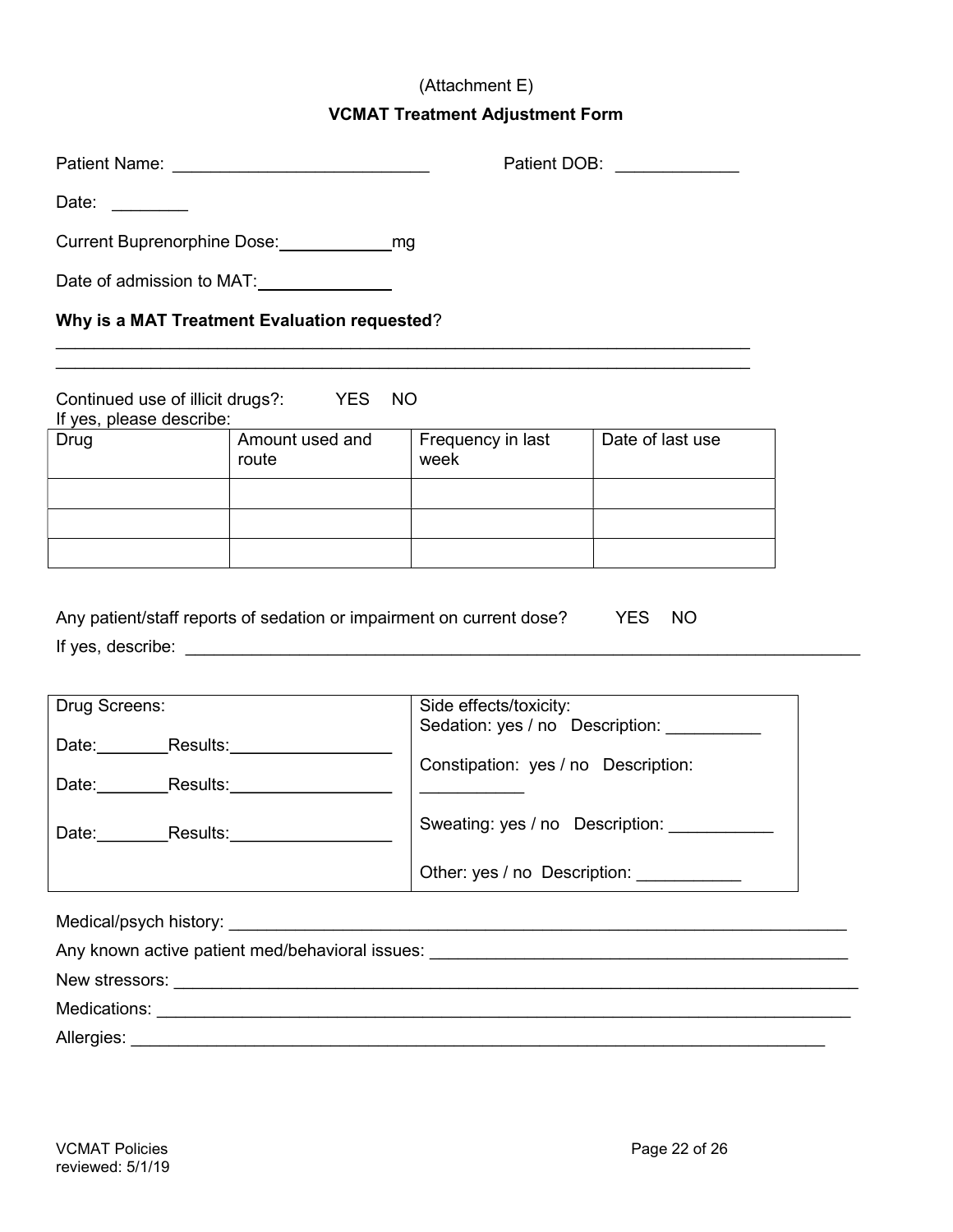#### \*For dose adjustment requests only\*:

Symptoms 3-4 hrs after medicating: Progression of symptoms and timeline:

 $\overline{\phantom{a}}$  , and the contribution of the contribution of the contribution of the contribution of the contribution of the contribution of the contribution of the contribution of the contribution of the contribution of the Sx 24 hrs after medicating (if reporting withdrawal, do pre-dose COW):

 $\mathcal{L}_\text{max}$  and  $\mathcal{L}_\text{max}$  and  $\mathcal{L}_\text{max}$  and  $\mathcal{L}_\text{max}$  and  $\mathcal{L}_\text{max}$  and  $\mathcal{L}_\text{max}$ 

 $\mathcal{L}_\text{max}$  and  $\mathcal{L}_\text{max}$  and  $\mathcal{L}_\text{max}$  and  $\mathcal{L}_\text{max}$  and  $\mathcal{L}_\text{max}$  and  $\mathcal{L}_\text{max}$ 

Compliance with counseling/ monthly check-ins/treatment plan:

Nursing impression: **We are all that the set of the set of the set of the set of the set of the set of the set of the set of the set of the set of the set of the set of the set of the set of the set of the set of the set o** 

#### \*For behavioral concerns only\*:

Current behavioral interventions on treatment plan:  $\blacksquare$ 

Compliance with behavioral interventions on treatment plan:

MAT Team assessment/recommendation:

### \*For non-compliance with treatment plan\*:

Nature of non-compliance: \_\_\_\_\_\_\_\_\_\_\_\_\_\_\_\_\_\_\_\_\_\_\_\_\_\_\_\_\_\_\_\_\_\_\_\_\_\_\_\_\_\_\_\_\_\_\_\_\_\_\_\_\_\_\_\_\_\_\_\_\_

Nursing impression: **We are all that the set of the set of the set of the set of the set of the set of the set of the set of the set of the set of the set of the set of the set of the set of the set of the set of the set o** 

| Staff filling out form: |  |
|-------------------------|--|
|                         |  |

MAT Medical Director assessment/plan: \_\_\_\_\_\_\_\_\_\_\_\_\_\_\_\_\_\_\_\_\_\_\_\_\_\_\_\_\_\_\_\_\_\_\_\_\_\_\_\_\_\_\_\_\_\_\_\_\_\_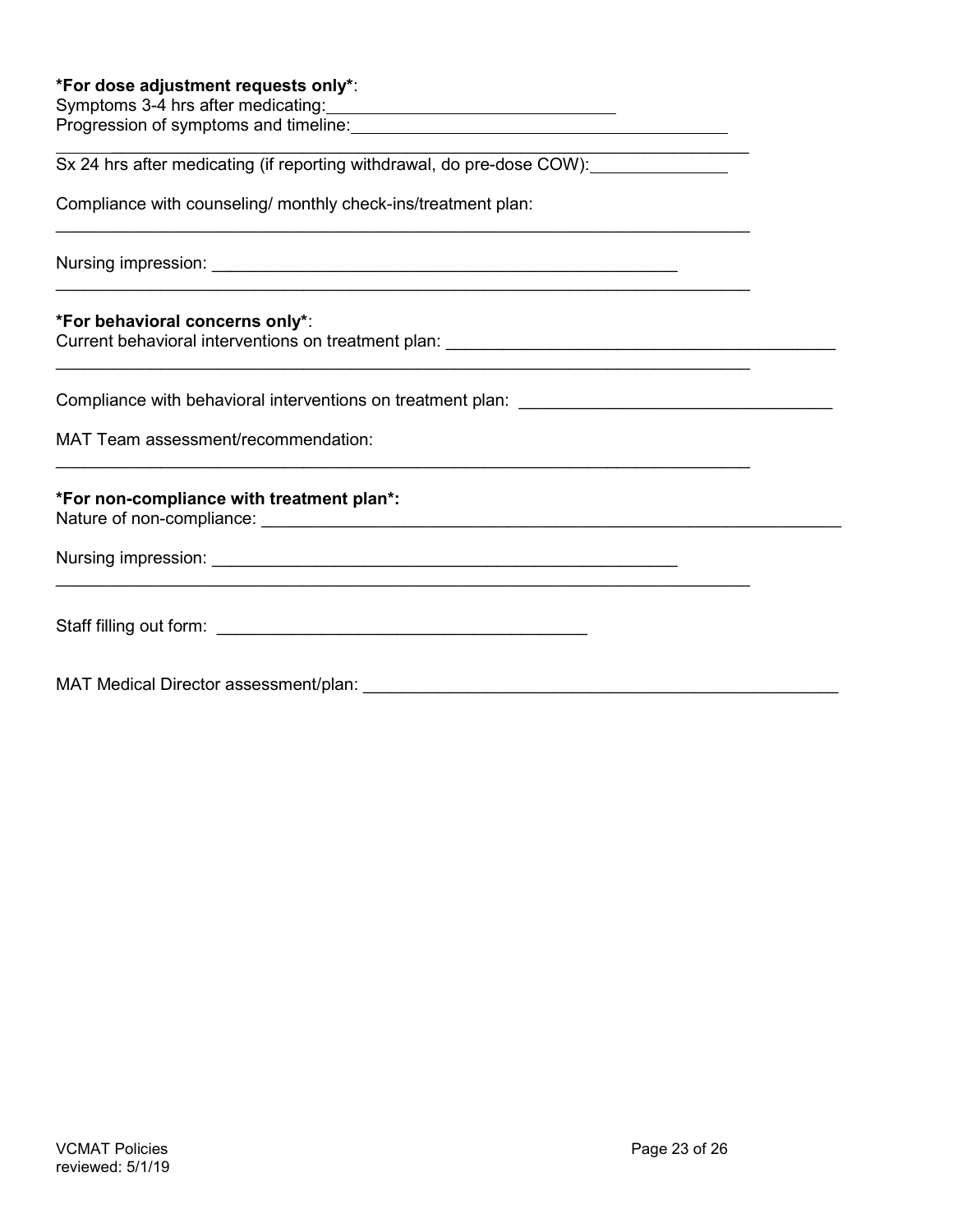### (Attachment F) Impairment Assessment Tool

|                       | Patient Name: ____________ |                                                                                                                                                                                                                                                                         |                                                                                         | PID:       | <u> 1989 - Jan Barat, prima prima prima prima prima prima prima prima prima prima prima prima prima prima prima p</u> |                |                                                                                                                        |                           |  |
|-----------------------|----------------------------|-------------------------------------------------------------------------------------------------------------------------------------------------------------------------------------------------------------------------------------------------------------------------|-----------------------------------------------------------------------------------------|------------|-----------------------------------------------------------------------------------------------------------------------|----------------|------------------------------------------------------------------------------------------------------------------------|---------------------------|--|
|                       |                            |                                                                                                                                                                                                                                                                         | Date of assessment: ________________                                                    |            |                                                                                                                       |                |                                                                                                                        |                           |  |
|                       |                            |                                                                                                                                                                                                                                                                         | Medication Utilized and current dose: Medication Utilized and current dose:             |            |                                                                                                                       |                | Date dose began:                                                                                                       |                           |  |
|                       |                            |                                                                                                                                                                                                                                                                         |                                                                                         |            |                                                                                                                       |                | Reason for sedation/impairment concerns (describe):                                                                    |                           |  |
|                       |                            |                                                                                                                                                                                                                                                                         |                                                                                         |            |                                                                                                                       |                |                                                                                                                        |                           |  |
|                       |                            |                                                                                                                                                                                                                                                                         | Point of Care Urine Drug Screen Results:                                                |            |                                                                                                                       |                |                                                                                                                        |                           |  |
| <b>BZD</b>            | $+$ $-$                    | $\sim$                                                                                                                                                                                                                                                                  |                                                                                         | OXY        | $+$                                                                                                                   | $\mathbf{r}$   |                                                                                                                        |                           |  |
| <b>MTD</b>            | $+$                        | $\sim$                                                                                                                                                                                                                                                                  |                                                                                         | <b>COC</b> | $+$                                                                                                                   | $\overline{a}$ |                                                                                                                        |                           |  |
| <b>BUP</b>            | $+$                        | $\mathbf{r}$                                                                                                                                                                                                                                                            |                                                                                         | AMPH       | $+$                                                                                                                   | $\blacksquare$ |                                                                                                                        |                           |  |
| <b>OPI</b>            | $+$                        |                                                                                                                                                                                                                                                                         |                                                                                         |            |                                                                                                                       |                |                                                                                                                        |                           |  |
| <b>Presentation:</b>  |                            |                                                                                                                                                                                                                                                                         |                                                                                         |            |                                                                                                                       |                |                                                                                                                        |                           |  |
| <b>Mental Status:</b> |                            |                                                                                                                                                                                                                                                                         |                                                                                         |            |                                                                                                                       |                | Oriented____ Disoriented____ Time____ Place____ Person_<br>Alert___ Drowsy___ Lethargic___ Inattentive___ Forgetful___ |                           |  |
| <b>Status:</b>        | <b>Mood / Emotional</b>    |                                                                                                                                                                                                                                                                         | Euphoric___ Hostile___                                                                  |            |                                                                                                                       |                | Stuporous Cooperative Combative —<br>Normal Angry Elation Calm Friendly<br>Evasive Fearful Anxious Irritable Withdrawn |                           |  |
| Speech:               |                            | Spontaneous________ Sudden Silences_______ Slow and deliberate<br>Rapid_____Content clear_____Content not clear______Logical<br>progression_____Slurring_______________Drooping eyelids______Pupils<br>Nystagmus______Poor eye contact_____Drooping eyelids______Pupils |                                                                                         |            |                                                                                                                       |                |                                                                                                                        |                           |  |
| Eyes:                 |                            |                                                                                                                                                                                                                                                                         |                                                                                         |            |                                                                                                                       |                | constricted/pinpoint___ Dilated___ Equal___ Unequal_                                                                   |                           |  |
| Gait:                 |                            |                                                                                                                                                                                                                                                                         | Heel to toe steady______ Unsteady____<br>Finger to nose good______ Finger to nose poor_ |            |                                                                                                                       |                |                                                                                                                        |                           |  |
| <b>Vital Signs:</b>   |                            |                                                                                                                                                                                                                                                                         | Temperature___                                                                          |            | Pulse BP                                                                                                              |                | Respirations                                                                                                           | $\sqrt{6}$ O <sub>2</sub> |  |
| General               |                            |                                                                                                                                                                                                                                                                         |                                                                                         |            |                                                                                                                       |                |                                                                                                                        |                           |  |

Impression: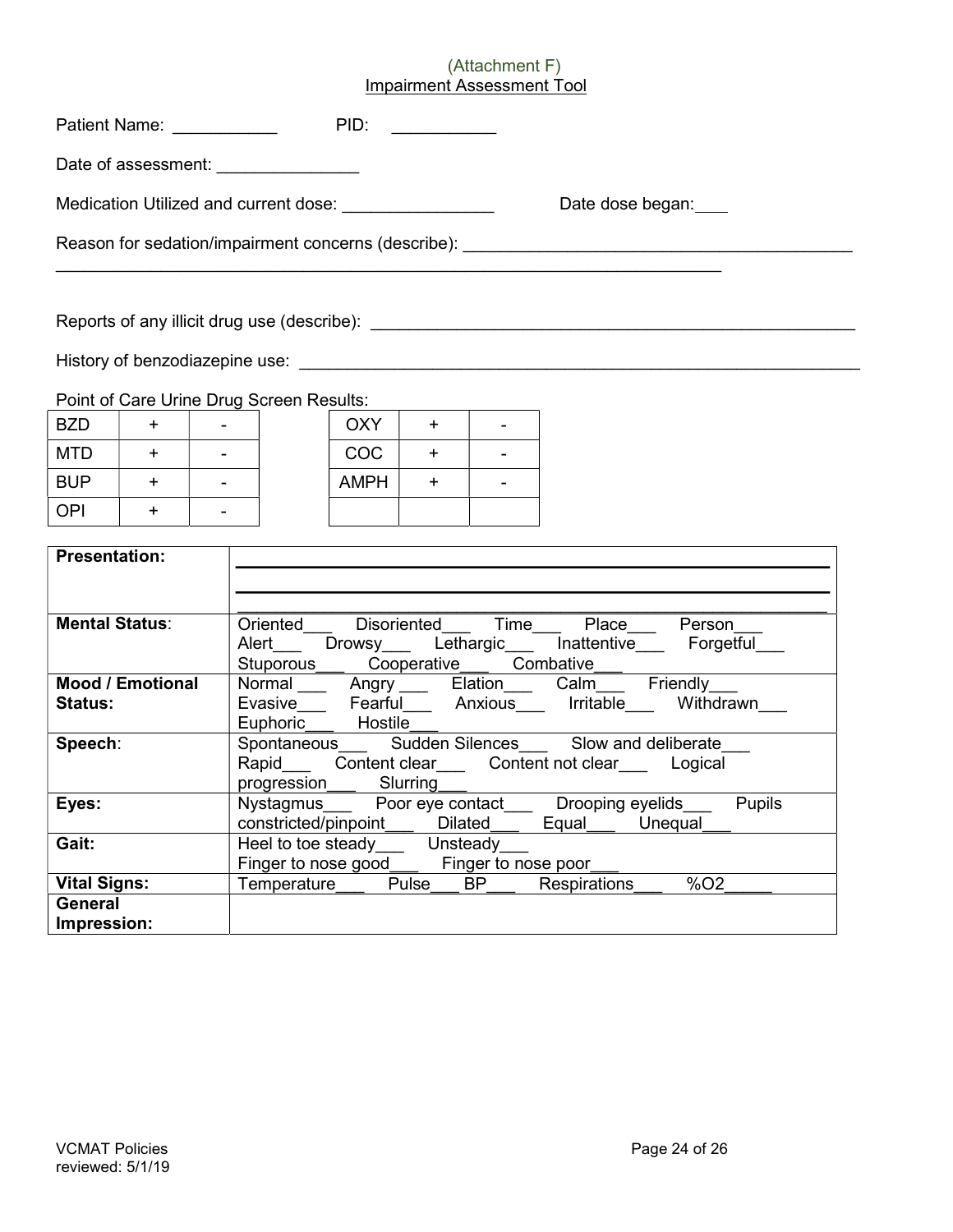### (Attachment G) Vermont Corrections Medication Assisted Treatment (VCMAT) Patient Agreement

\*See separate attachment –final to be inserted upon official approval of document